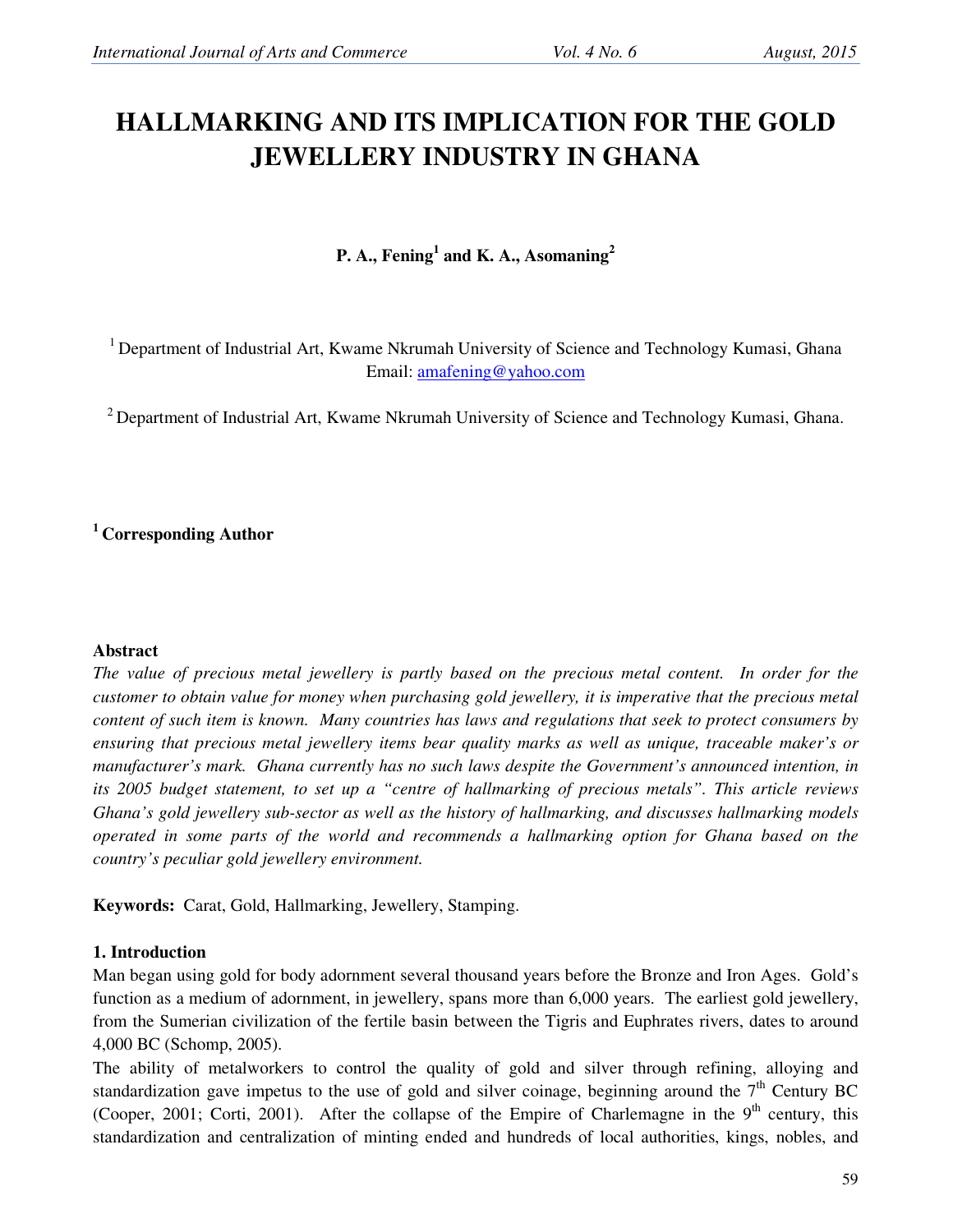cities minted their own money and issued coins without regard to uniformity or standardization. This situation encouraged the minting of debased coins. The technique of surface enrichment of inferior alloys through depletion gilding, well known in antiquity, was an additional incentive. Forgery and counterfeiting was thus rampant and became a big concern in the ancient world (Oddy, 1992, Corti, 2001).

In a bid to curtail the production and circulation of debased precious metal coins and artifacts, counterfeit and forgery detection techniques began to be adopted and rulers of antiquity enacted laws to stem the menace. For instance, the Romans are credited with the introduction of coins with serrated edges (common even on many modern coins) in a bid to discourage the dishonest practice of "shaving off thin slices" off the edges of precious metal coins: any filing or scraping on the edges of such serrated coins was easily noticeable (National Geographic, January, 1974).

Even though details of ancient counterfeit detection procedures remain obscure, evidence points to three rudimentary methods (Corti, 2001):

- Cutting of coins to detect surface plating (surface enrichment)
- Dropping of coins on hard surfaces to cause ringing
- Melting and subsequent solidification to detect any colour change

Cutting through surface-enriched or plated coins exposed the substrate material and revealed whether or not the surface had an enriched coating. Debased coins did not present the same ringing sound as genuine coins when dropped on a hard surface. Melting and subsequent solidification of suspected coin resulted in a colour change, at variance with the original colour of the coin, if the coin was indeed debased.

In addition to the above rudimentary methods, ancient Egyptians and Greeks pioneered and utilized quantitative assaying methods for checking the quality of gold and silver coins and objects. Three of the methods: Touchstone, Fire Assay, and Density, are still very important and relevant today, and are currently utilized variously by practitioners in the jewellery and precious metals sector throughout the world for verifying the quality of precious metal items.

In Ghana, most jewelers and goldsmiths still rely on the touchstone method for testing gold while the "ringing" method is also used to test the soundness of gold and silver ingots as well as finished jewellery items. Some licensed small-scale gold buyers in Ghana use the specific gravity (density method) for checking the quality of gold. The method utilizes hydrostatic weighing scales and converts specific gravity values thus obtained into carat.

## **2. History and Origin of Precious Metal Testing and Stamping**

Throughout the world, gold and gold jewellery is priced and sold according to the fine gold contained therein (carat and total weight). To forestall cheating and protect consumers, many countries have laws that regulate the precious metal jewellery sector. These laws require that precious metal jewellery is tested and stamped with a mark or symbol indicating the maker and the precious metal content among others. When this testing and marking are carried out by an independent accredited assaying laboratory, the process is termed 'Hallmarking' (Rushforth, 1999). The term 'Assaying', on the other hand, applies to the quantitative chemical analysis of a substance or material to determine the presence and level of one specific metal or element. It is often used in conjunction with the evaluation of ores and the analysis of metals. When applied to gold jewellery, assaying refers to the determination of the fine (pure) gold content of an item (Corti, 2001).

Modern practice of testing and stamping precious metal items is said to have originated in  $13<sup>th</sup>$  century France where goldsmiths and jewelers applied unique marks (traceable to the towns in which the items were worked) on their jewellery (Untracht, 1985). It was from France that the practice was adopted and entrenched in England. Successive generations have always sought to ensure the integrity of their precious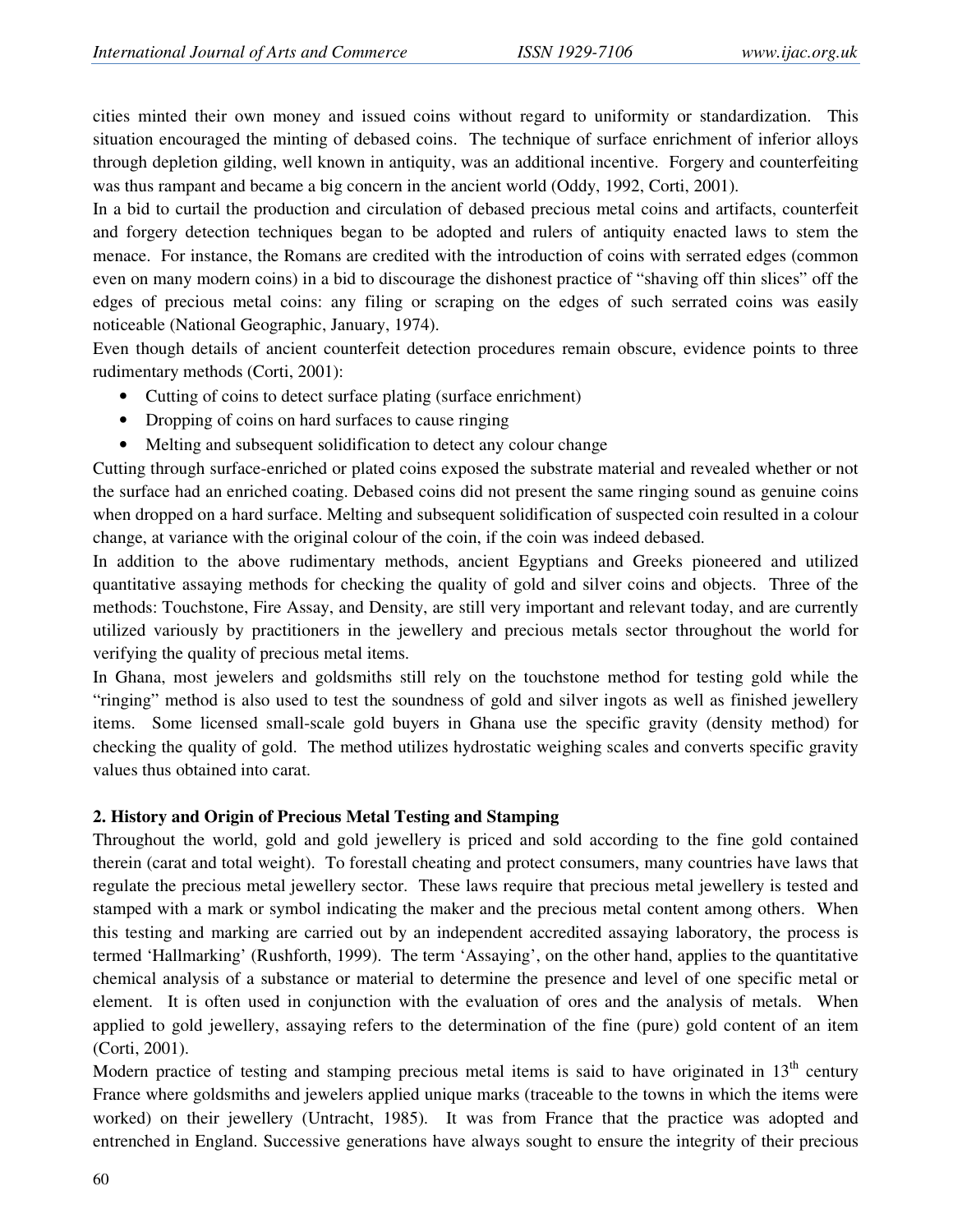metal items. King Henry II is reported to have employed expert coiners from the eastern part of Germany of "improve and standardize" British coinage which had become debased. The coiners were originally known as Easterlings and the silver coins made by these pioneer metallurgists were known as "Easterling" silver. This name eventually became contracted, as it were, to become "Sterling" silver, a current term denoting a standard quality for both coin and plate silver with a fine silver content of 92.5% (Smith, 1978).

The use of the term 'hallmarking' began in England around 1300 A. D. where King Edward II enacted a statute requiring gold and silver items to be sent to London's Goldsmiths Hall for a mandatory testing and marking (Ayensu, 1998; Untracht, 1985). The items were to be assayed by the guardians of the craft. King Edward III is reported to have granted the Worshipful Company of Goldsmiths its charter in 1327, formalizing its existence. The evolution of assaying regulations in Britain culminated in the establishment of the Assay Office in London's Goldsmiths Hall in 1478 (Hare¸2005)). Over the years, 'hallmarking' came to be accepted as referring to the act of testing (assaying) and affixing (marking) quality mark on a precious metal item, by an independent assaying/testing laboratory. In the UK, hallmarking is controlled by the Hallmark Act of 1973, as modified by the Hallmarking Regulations 1998. These revised regulations and standards became effective January 1, 1999 (Hare, 2005).

Throughout the world, hallmarking regulations have included among others, stipulation of levels of purity of gold jewellery that can legally be sold in a particular country, the tolerance (if any) allowable on the fine gold content, the types and quality of solders used, and the mandatory marking (stamping) of items with quality and a maker's marks. For instance, the current allowable caratage in the UK are: 375, 585, 750, and 916 per thousand for gold alloys, and 990, and 999 per thousand for gold itself (Hare, 2005).

Many countries exempt precious metal items below certain weight threshold from hallmarking. In the UK, precious metal articles do not have to be hallmarked if they weigh less than 1 gram for gold, 0.5 grams for platinum and 7.78 grams for silver. Some countries allow negative tolerance in their precious metal items while others do not. The US, for example, allows a very small negative tolerance of not more than 0.0003 parts on items without solder and not more than 0.0007 parts when the article is soldered (Untracht, 1985). Other countries such as the UK do not accept anything short of the quality mark stamped or engraved on the precious metal item. If an item assayed even slightly lower than the legally recognized standard, the UK assay offices have the option to assign it the next lower recognized carat mark. For instance, if an item assayed 914 instead of 916, the recognized UK standard, the UK assay offices have the option to stamp it with the next lower recognized standard – 750 or reject the consignment outright. In the UK, the fineness mark and the assay office mark are put on the jewellery items by independent Assay Offices after testing. Maker's or sponsor's mark is however embossed on the items prior to submission to the Assay Office for testing.

## **3. Overview of Different Stamps**

The interpretation of hallmarks and stamps are much dependent on the knowledge of the one who judges them and mistakes can easily be made by the neophyte. At all times the marks that are found need to be in agreement with other indicators, such as style and manufacturing technique. There are four main types of hallmarks (Figure 1) that can give vital information on the origins of jewellery items: (i) Purity marks, (ii) Maker's marks, (iii) Date letters and (iv) Town marks. Some of these marks can be bundled in one mark depending on origin, or they can be absent due to various reasons. When a mark is found that carries a crown, it usually indicates that it was marked in a country which has or had a monarch as the head of state.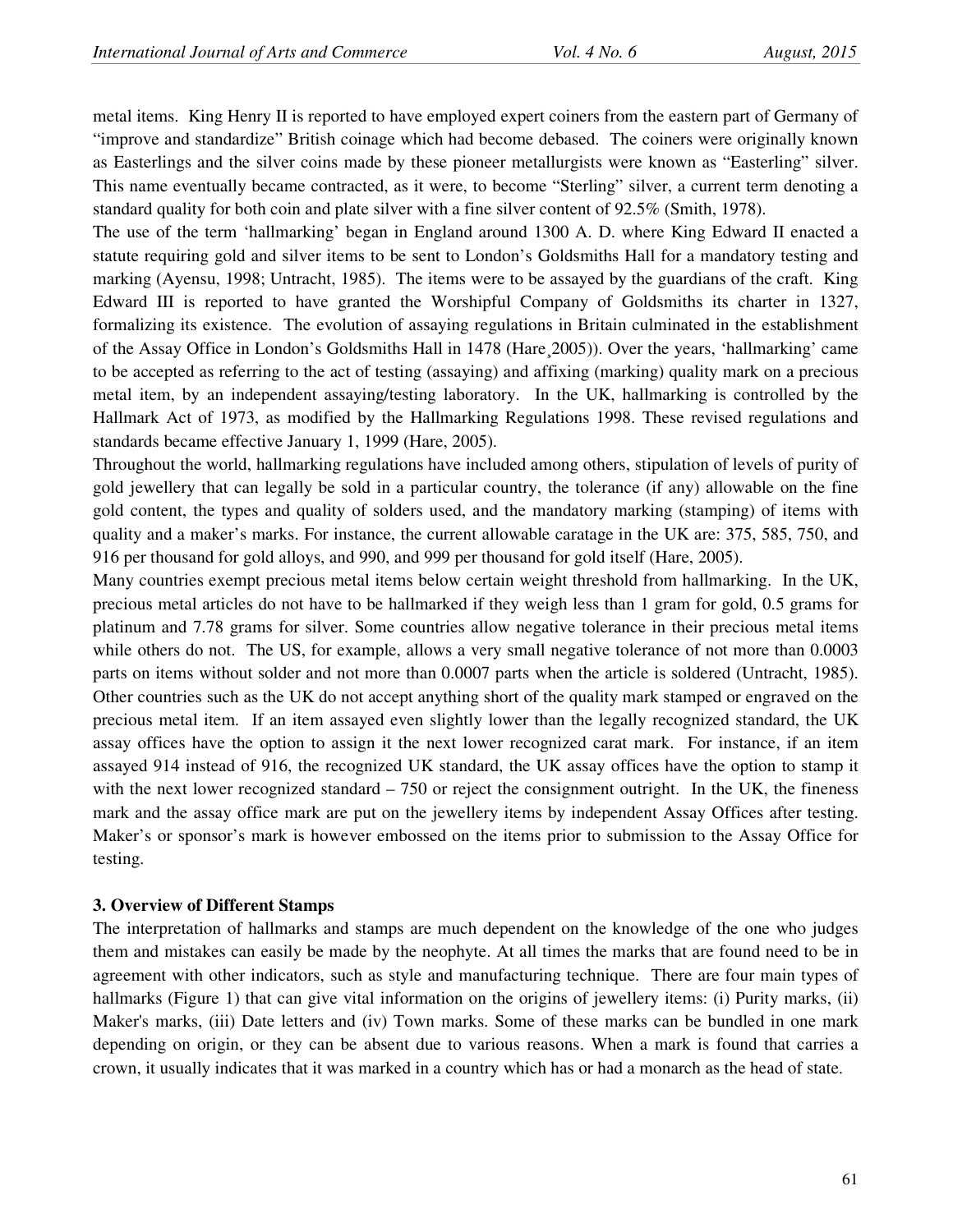

**Figure 1: A Typical Gold Ring Showing the Various Hallmark Stamping** 

## **3.1 Purity marks**

The purity mark is one of the first stamps to look for when inspecting jewellery. When such a mark is found, it reveals the percentage of precious metal used to create the item. Gold in its purest form is very soft and is not very suitable to create jewellery from it. In days gone by the people who could afford golden body ornaments were not concerned with household chores, that privilege was given to domestic servants. Consequently their jewellery was not very susceptible to wear and tear. Later, there came a need to give extra strength to the precious metal and other metals were added to make the jewels more durable, these diluted metals are referred to as "alloys". Alloys are a mixture of different metals and the amount of precious metal used to create such an alloy is named the "purity" of the alloy. Up until the mid-20th century this purity was primarily expressed in karats (or carats in the English Commonwealth). In the USA the karat weight is abbreviated as "k", while in Great Britain it is abbreviated as "ct", which provides for a good clue to the possible origin.

Karat weight is expressed in divisions of 24, with 24 being the purest gold. When one finds a purity mark of 18k, it indicates that the alloy to create the jewellery from is made out of 18 parts of gold and 6 parts of other metal. To translate that to percentages we divide 18 by 24 and multiply it by 100. In the case of 18 karat gold the simple equation will be  $(18/24)$  x  $100 = 75\%$ .

As more and more countries are transferring to the metric system, you will find the purity being expressed as parts of thousands. 1000/1000 is pure gold in the metric system and an 18 karat gold item will therefore be stamped as 750 (leaving out the trailing "/1000"). Table 1 provides various gold karat stamping by way of hallmarking.

| <b>Karat</b> | % Pure Gold | <b>Stamp</b> |
|--------------|-------------|--------------|
| 24           | 99.99       | 999          |
| 23           | 95.80       | 958          |
| 22           | 91.60       | 916          |
| 21           | 87.50       | 875          |
| 18           | 75.00       | 750          |
| 14           | 58.50       | 585          |
| 9            | 37.50       | 375          |

**Table1: Gold Karat Stamping**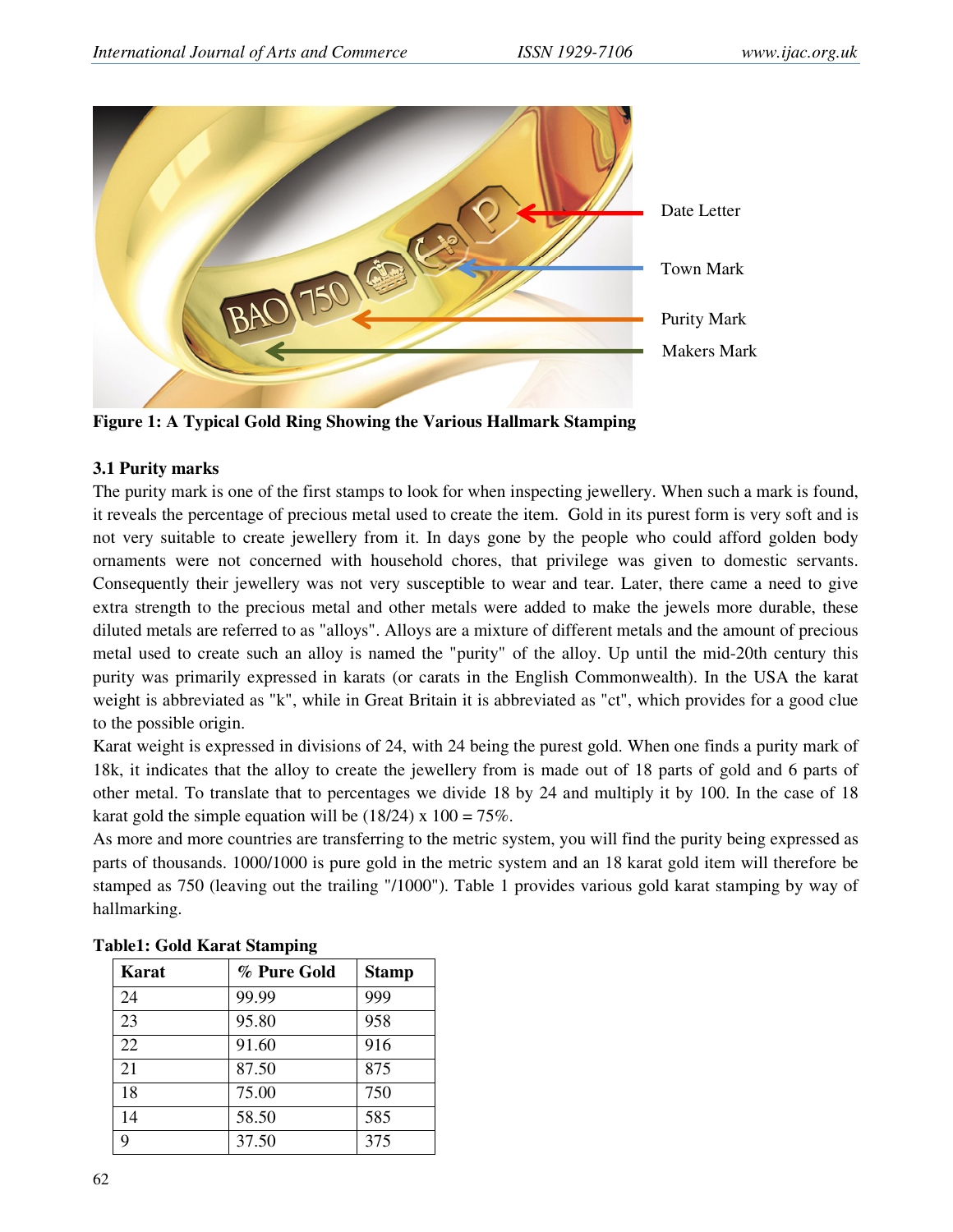While in the USA, and some other countries, the purity is clearly indicated by stamps such as 14k and 18k, there are many other countries that indicate precious metal purity marks with pictorial marks and one needs a good library to discriminate the many stamps that were (and are) used worldwide. Silver and platinum purity stamps are much like those for gold but the pictorials c.q. numericals are different. The phrase "sterling" is stamped on many post-1870 USA pieces. One will not find that mark on, for instance, English pieces, unless they were fabricated for export. Prior to 1870 the silver standard in the USA was "coin silver" (900/1000) which is slightly lower than sterling (925/1000) silver.

#### **3.2 Maker's marks**

Traditionally the maker's mark is the main responsibility mark for the gold (or platinum/silver) content of an artifact. When problems arise, the maker (or company) can be identified and held responsible. The maker's mark does not necessarily mean that the item was made by the one who's mark is struck, it merely indicates the person who was responsible for the purity. In modern times it also serves as a trademark, much like why Coca Cola labels its bottles. Important names commission an added value.

In many countries with a long standing tradition of mandatory hallmarking, these maker's marks had to be unique and copies of these marks were well kept in the archives of the guilds. Usually these stamps carried the initials of the maker accompanied by a pictorial mark in a specific contour. Sometimes regulations required the contour to be a specific shape, like the lozenge shape that is mandatory for French maker's marks from 1797 onwards. In the USA these marks were made mandatory only in 1961 and they can be in the form of a registered trademark, or the name of the maker/firm in full. On English, and later on USA, pieces one will find a lot of maker's marks containing an ampersand as in the mark "J & S", which could indicate the (fictional) firm "Johnson and Stewart". The use of an ampersand is typical for British (and their former colonies) maker's marks. In most cases this stamp is struck by the manufacturer and is therefore not a hallmark in the strictest sense, although the mark needs to be registered at the assay office.

## **3.3 Dateletters**

Dateletters were first introduced in 1478 in London. New English regulations at the time required all gold and silver artifacts to be assayed by a governmentally controlled body, at Goldsmith's Hall in London. Here lies the origin of the word "hallmark"; it had to be marked at the "Hall". The head assayer was usually chosen from one of the most prominent guild members and the position changed hands every year. To prevent fraud by the assayer a new assay responsibility mark was introduced and this took the form of a letter from the alphabet. In practice that meant that every 25 years (some letters were skipped) the same letter should be used. To prevent confusion a different letter font and/or contour around the letters was used every cycle.

While the original purpose of the letters was to indicate the responsible assay master, today it serves as a "dateletter" to indicate when the item was assayed. In daily practice, jewellery historians are hardly ever interested in the name of the assay officer behind that responsibility letter. The dateletter indicates the year the object was offered for hallmarking, not the time of fabrication as is popularly believed. In recent years the use of a dateletter has been made voluntary in the UK. One will hardly ever find a dateletter on delicate jewelry pieces because there was often no room for a full set of marks on such items.

## **3.4 Town marks**

Due to the expansion of financial prosperity in the late middle ages and the renaissance hitherto, many nations with a mandatory hallmarking system opened new assay offices dispersed across the country in order to accommodate local precious metalsmiths. To discern between the marks used in those towns a new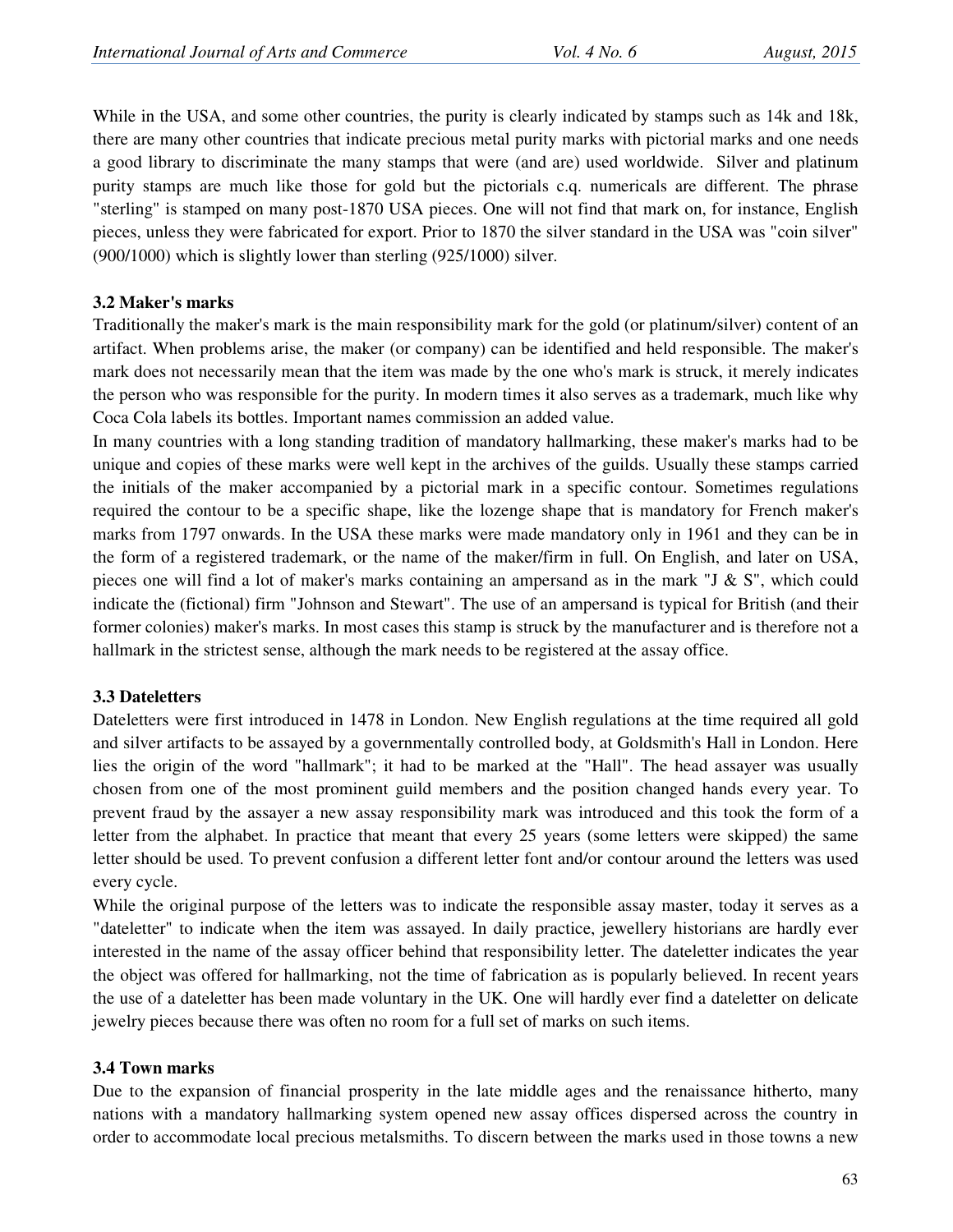mark was introduced, the town mark. This mark usually took the form of the city's heraldic shield or another distinguishable pictorial mark. The assay mark of Birmingham, England is an anchor which is not very logical as Birmingham does not have a port, nor is it located near a sea or other open water. The anchor refers to the Crown & Anchor Tavern where the decision on the mark was made. Today the Birmingham assay office is the largest assay office in the world and one can find many items that have been struck with this town mark. In some systems, such as the Dutch hallmarking system, the combination of the town mark with another mark indicated the purity of the precious metal from which a jewel or larger item was made. In France it was customary to have a purity mark for Paris and another one for items made in the provinces (departments), the latter were sometimes individually distinguished by a numerical.

#### **3.5 Other marks**

There are many other stamps that one can find on jewellery items that are not hallmarks but are important to properly judge jewellery. Some of them are outlined below:

Designer marks are marks that are stamped on jewellery to indicate the designer. A lot of items made under the responsibility of the famous Russian manufacturer Fabergé carry a designer mark. In addition, some pieces that were made in the Art Nouveau period carry designer stamps.

Tally marks are sometimes found on USA and British items to indicate the journeyman who actually created the piece.

Retailer marks indicate that a piece was sold through a specific outlet, mostly through large firms like Tiffany's and other large branded stores.

Duty marks may be struck on items to indicate that taxes have been paid on domestic jewels.

Import and export marks may be struck on items to indicate that taxes have been paid or that items were exempt from taxes.

#### **4. The Role of Hallmarking**

The use of expensive precious metal such as gold in combination with inexpensive base metal like copper (for gold alloys) in gold jewellery production offers unscrupulous practitioners the opportunity to cheat and defraud customers. The high intrinsic value of gold makes such criminal activity very lucrative, since even an infinitesimal reduction in quality through adulteration can give appreciable additional profits to goldsmiths, jewellers and manufacturers. In addition, the average customers' difficulty in differentiating between apparent and real fineness of a jewellery item, by simple visual inspection, colour or feel makes defrauding and cheating a very easy option in the precious jewellery sector (Hill and Putland, 2014).

The ramification of hallmarking requirements, processes and procedure in countries with stringent regulations is that by testing and affixing quality marks and thus vouching for the quality of the items so marked, the Assay Offices and/or their agents in effect assume perpetual responsibility for any discrepancy in quality that may be detected in respect of any such marked item. Thus the burden of quality assurance is taken off the manufacturer or maker once the items have passed the test at the Assay Office. Any settlement arising out of any future dispute is borne by the Assay Office.

Assaying and hallmarking regulations are however not enforced to the same extent in all countries. In some countries such as the United States of America the responsibility for marking the finished item with a maker's identification and quality marks rests with the goldsmith, jeweller or manufacturer even though under-carating is a punishable offence and defaulting producers are liable to prosecution when caught.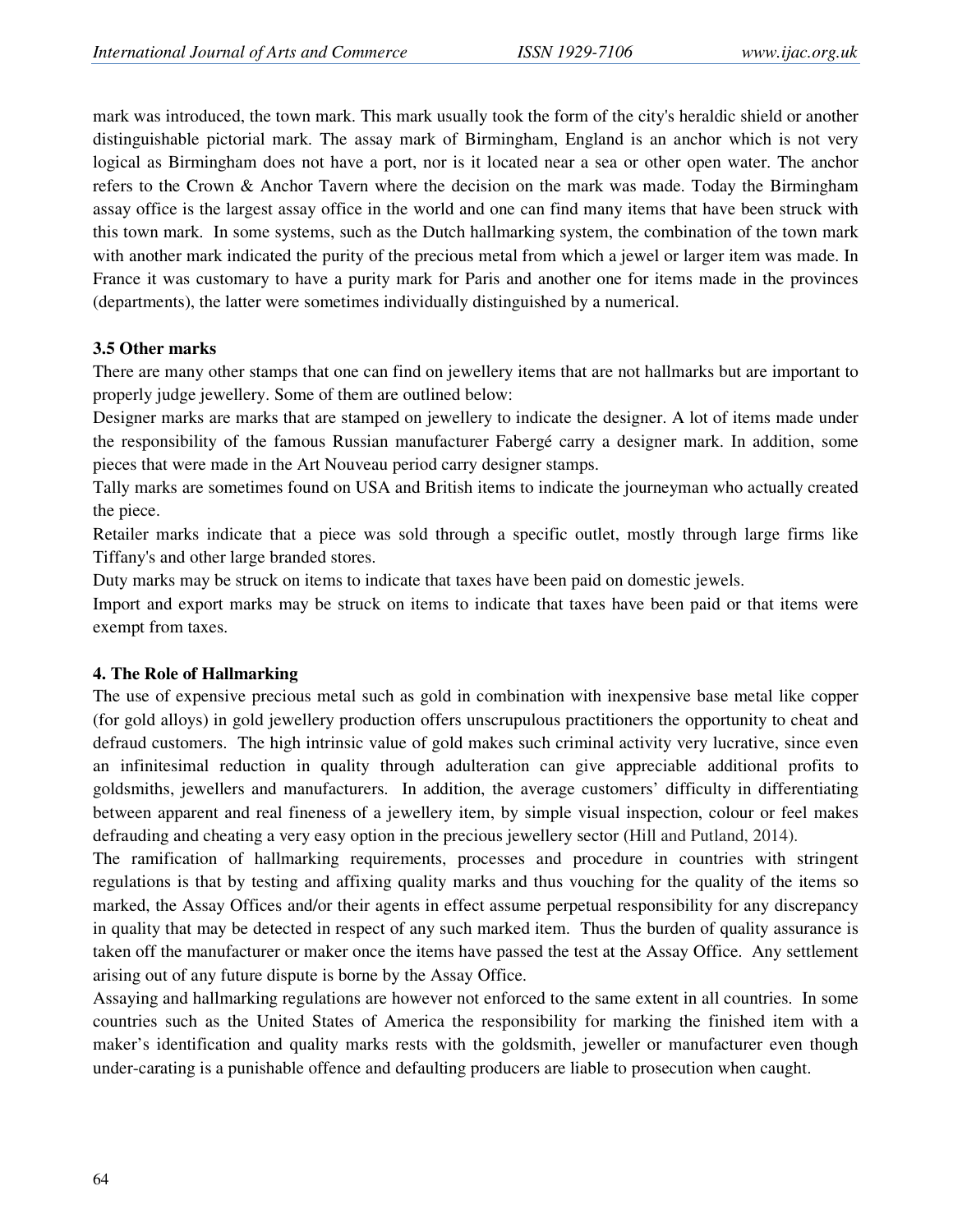## **5. The Current Situation in Ghana**

The gold jewellery sector of Ghana is estimated to comprise more than one thousand goldsmiths and jewellers working in small-scale jewellery workshops throughout the country. Output of this category is estimated at around 7 million dollars US.

Domestic production of fine gold jewellery is said to account for one 20 per cent of national sales. In fact, when it comes to gold jewellery consumption, Ghana is a net importer despite the fact that the country has been producing more than two and half million ounces of raw gold per annum in recent years (Ghana Chamber of Mines, 2012).

Ghana has no specific mandatory hallmarking regulations apart from the general mandate given to the Ghana Standards Board to oversee standards in the country. The precious metal jewellery sector in effect is regulated by the outmoded "Gold Mining Products Protection: Act, Cap. 65, of 1923. That law merely deals with the licensing of goldsmiths and sets forth the conditions under which goldsmiths may buy and account for the gold purchased. The act does not cover hallmarking or standards. The Mining and Mineral Act, 2006 (Act 703) also does not address the issue of hallmarking or the production and sale of jewellery. Section 98 (1) of the Act merely provides that: "nothing precludes a person from disposing of personal jewellery to an authorized dealer or *another person*", while section 98 (2), in a rather contradictory sense asserts that "a person shall dispose of a gold artefact or gold coin only to an *authorized dealer*. Even though Section 107 (h) stipulates a penalty for using "a false or fraudulent assay scales knowing them to the false or fraudulent," the absence of a provision on hallmarking or testing and marking does not complement government's own intention of setting up a hallmarking centre as proposed in the 2005 Budget (MoFEP, 2005). The absence of hallmarking regulation creates doubt in the mind of consumers and retailers as to the genuineness and purity of made-in-Ghana precious metal jewellery and at the same time undermines the credibility of the gold jewellery sector as a whole. The situation promotes the production of under-carated jewellery since there are no specific laws under which defaulters can be sanctioned. The problems of the sector are further compounded by the fact that Ghanaian goldsmiths and jewellers do not have access to refined gold or certified gold alloys and have to prepare their alloys using gold of doubtful quality. As a result, many goldsmiths and jewellers may consciously or unconsciously be 'under-carating' their gold jewellery. The honest ones may intentionally go above the designated carat as a compensatory or quality ensuring measure at the expense of their profit margin, while the unscrupulous may knowingly be taking advantage of the unregulated environment.

The authors have encountered many instances of under-carating in relation to gold rings brought in by clients for the engraving of name initials. The 90 odd pieces of made-in-Ghana gold wedding and engagement rings (brought in from different sources in Accra and Kumasi) and claimed by their owners to be 18ct (750) in quality, were tested in the course of 18 months (2004 to 2005) using the touchstone method, explained earlier in this article. Out of the 90 pieces, 28 rings (31.1%) tested below the claimed 18ct (750) standard. Sixteen (17.7%) of the rings actually tested around 14ct (585). These gold rings, like many madein-Ghana gold jewellery, did not bear any maker's mark or quality mark, which are not currently mandatory in Ghana.

# **6. The Need for Hallmarking in Ghana**

The need for hallmarking is very important now in Ghana as it has ever been: (i) The cost of the metal as a percentage cost of a finished article is invariably higher than for other fabricated products. There is therefore a temptation for unscrupulous dealers to cheat their customers by attempting to pass off base metals or metals with low precious metal content as precious metals. (ii) The current high prices of precious metals, particularly of gold, reinforce the need for consumer protection. (iii) Hallmarking provides a widely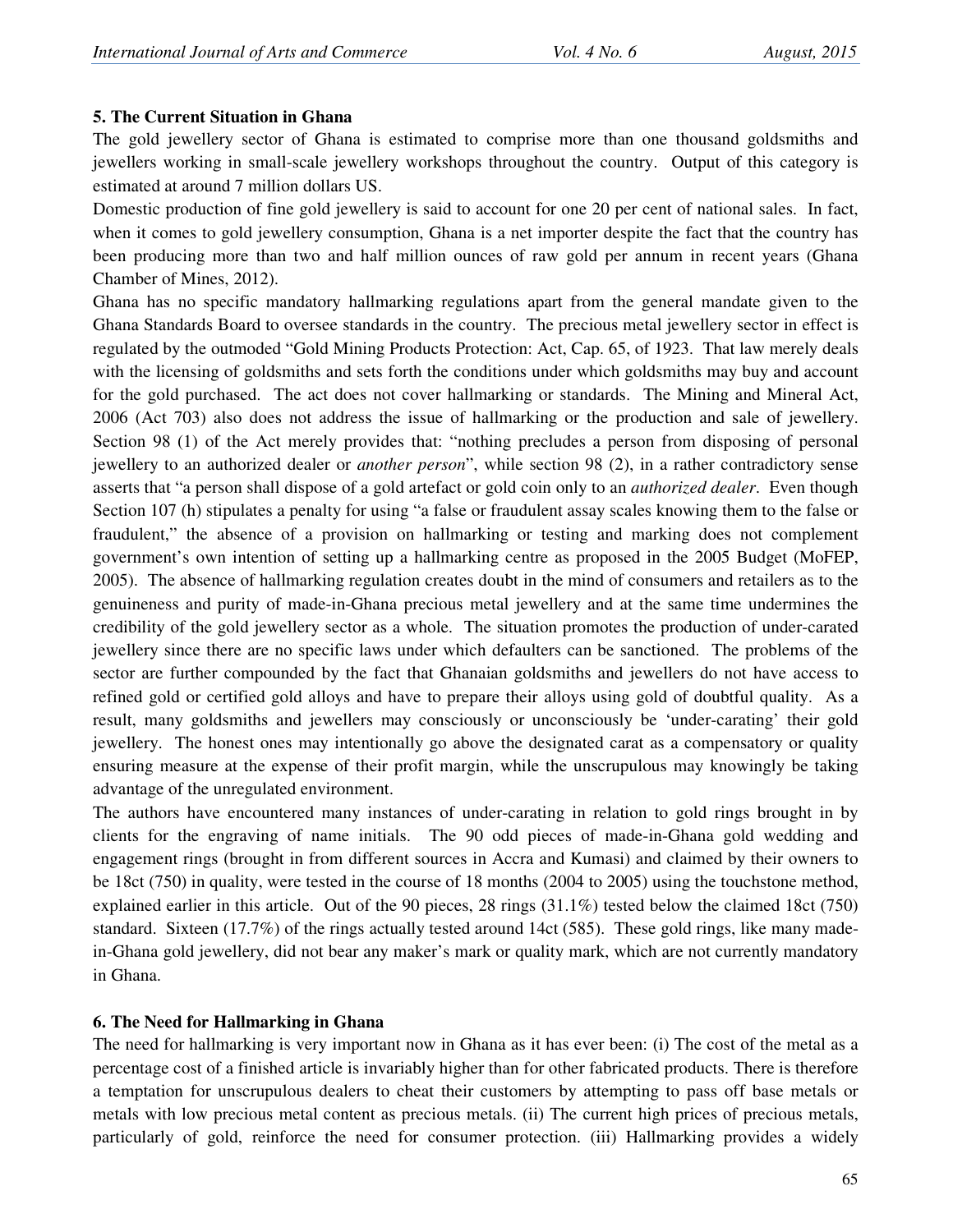recognized way of protecting the consumer against potentially fraudulent behaviour through the misrepresentation of new materials. (iv) Imported articles represent an increasing proportion of precious metal articles sold in Ghana. The hallmark ensures that the precious metal content of such articles complies with the standards for domestically produced articles, ensuring a level playing field for both Ghanaian manufacturers and importers alike.

With the rise of online retailing and internet auction sites, the route to market for the retail of jewellery and silverware has been transformed. The routes available to defraud the consumer have also evolved with this increased complexity. However, the presence of the hallmark remains a simple and effective check to ensure that the customer has indeed bought a precious metal article

Hallmark is a "tardis of information". It tells "who" submitted the article, "what" the fineness is, "where" it was tested and often "when" it was tested. This information provides huge opportunities for marketing and branding, and the hallmark has thus gone far beyond its original objective as a means to ensure consumer protection. Some specific examples include: (i) Hallmarks, termed "display hallmarks" which are incorporated into the design of objects for decorative purposes. (ii) The sponsor's mark has become akin to the signature on paintings. It provides provenance and permits makers to become brands. (iii) The date letter, assay office mark and commemorative marks indicate time, place and occasion.

#### **7. Conclusion and Recommendation**

A hallmarking system will evidently bring some order to the jewellery and goldsmithing subsector of Ghana. The introduction or the phasing in of a hallmarking scheme will however have to be done gradually after consultation with all stakeholders and after an intensive education of all practitioners. Not only should practitioners be properly apprised with the scheme itself, but they must also be trained in the many aspects of jewellery-making that can impact positively on design and quality. Areas like basic gold metallurgy, gemstone setting, design, finishing and production gold loss mitigation will have to be included in any training scheme which much also cover training in the business aspects of the profession. Education is very crucial in view of the rather low educational level and background of majority of goldsmiths and jewellers. The introduction of regulatory hallmarking measures without prior education, sensitization and a general improvement of the gold jewellery sector could have an adverse effect on the industry.

Steps must be taken by the relevant governmental agencies to make refined gold and certified gold alloys available to the sector. The actual modalities of the intended assaying and hallmarking regulations including acceptable pathways should then be agreed upon by all stakeholders. In the meantime, the Ghana Standards Board or the relevant implementing agency must, among other things, ensure that stakeholders agree on pertinent details before considering the implementation of assaying and hallmarking regulations. For instance, what selected qualities of gold jewellery should be tradable in the country: 9ct, 10ct, 12ct, 14ct, 18ct, 21ct, 22ct or every imaginable caratage and why? Should Ghana allow minor negative tolerance in the caratage of precious metal jewellery as is the case in some countries, notably the US, or none at all, as obtains in some countries such as the UK? What should be the minimum unit weight below which an article may be exempted from hallmarking? What about the sitting of implementing agency? Should jewellery makers, scattered across the country, send their jewellery items all the way to a centralized location, such as the premises of the Ghana Standards Board or a designated entity in Accra for hallmarking? These and other details must be discussed by stakeholders including consumers where necessary before implementation is executed.

India's voluntary hallmarking scheme, launched in April 2000 by the Bureau of Indian Standards, may be a model worth studying (Prasad, 2010). That Standards Bureau has already developed quality standards and guidelines for various gold alloys and gold solders among others. Even though the ultimate intention of the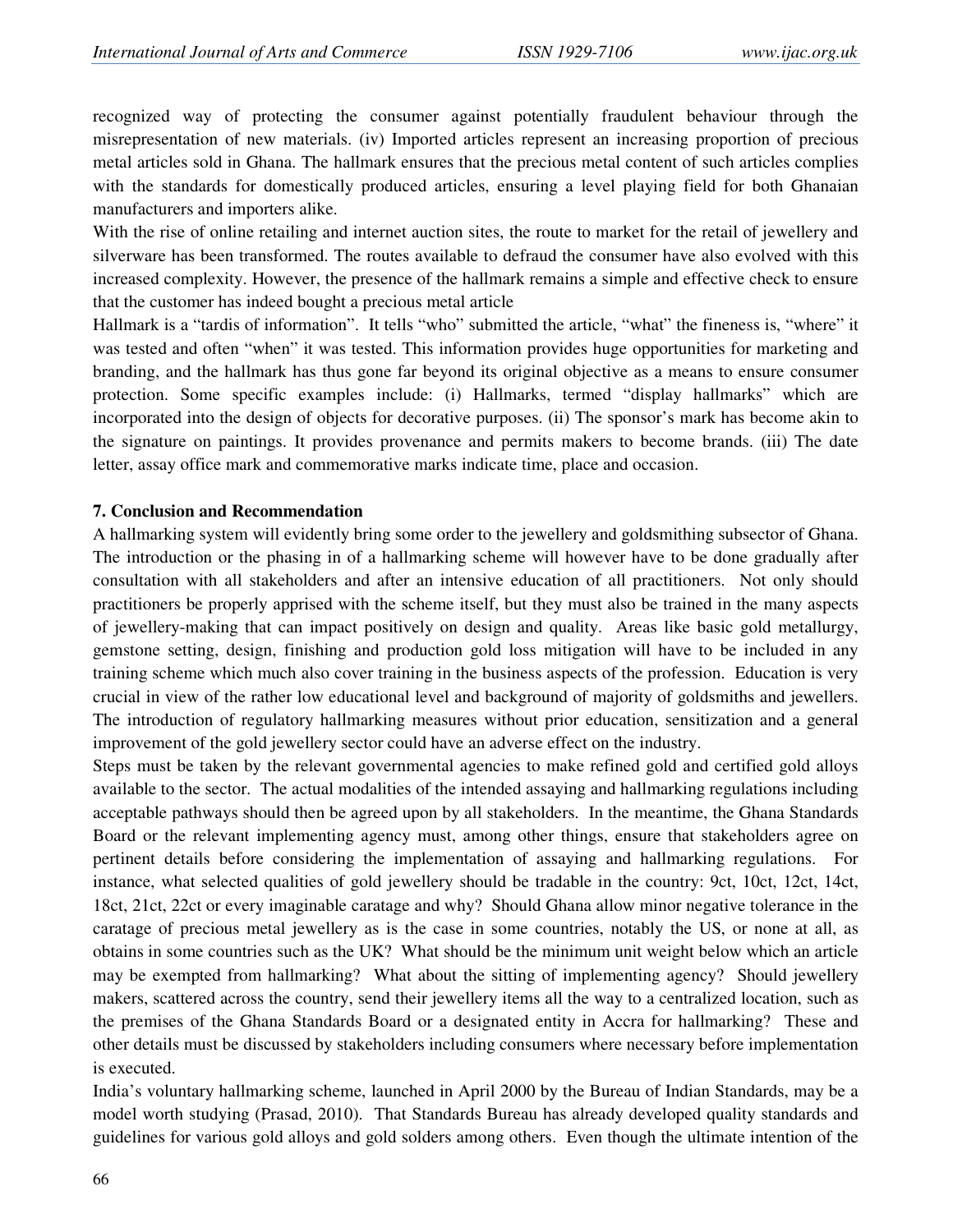bureau is to make hallmarking mandatory in India by 2008, the scheme was started on a voluntary basis. Much as the ultimate objective should be a hallmarking scheme that is in harmony with existing schemes globally, the implementers must be mindful of the current state of the Ghanaian gold jewellery sector in order not to overburden it with cumbersome regulatory schemes. The sudden introduction of a compulsory third party hallmarking regime such as obtained in the UK, can cripple the indigenous Ghanaian goldsmithing industry and hinder the transformation of the sector into a vibrant modern entity capable of evolving the country's gold jewellery making traditions into efficient production facilities that can compete globally.

Ghana must therefore introduce a voluntary hallmarking regulation that will enjoin all makers to mark their gold jewellery products with the correct quality mark and a registered unique identification mark or logo before offering such jewellery for sale. Those who would want the added advantage of third party assaying, may under the scheme submit their finished/semi-finished jewellery items to the Ghana Standards Board or accredited agents for hallmarking. Such items will then bear the mark of the Board. In situations where jewellery makers opt for third party hallmarking by the Board or its agents, the Board must agreed to assume liability for any under-carating that may be detected in items bearing its mark.

The local industry here must be assisted to take full advantage of Ghana's rich endowment in gold by modernizing Ghana's indigenous goldsmithing skills to transform the greater portion of our raw gold output into globally competitive gold jewellery for export. Training institutions and entities concerned with the provision of jewellery production skills must be capacitated in terms of infrastructure, manpower development, modern tools and equipment to impart the requisite skills and knowledge to the teeming youth to enable them add value to the country's gold output through improved quality gold jewellery production methods.

Government agencies, mining companies and stakeholders must work together to make refined gold a available, at reasonable price, to the Ghanaian gold jewellery sector either by setting up a medium size gold refinery locally, or embarking on a barter importation of refined gold and certified alloys in collaboration with the mining companies who can use a small percentage of the royalty due to the state to defray the cost of such imported refined gold. In addition, Parliament ought to pass a comprehensive hallmarking bill within which the Ghanaian gold jewellery sector can grow and compete globally. It must also pass a bill to establish a National Jewellery Council to oversee all aspect of precious metal jewellery production including education, manpower training, and standards. The Mining Protection Act-Cap 65 or 1923 and the Mining and Mineral Law, Act 703 of 2006 are inadequate and appear obsolete against current realities.

## **8. References**

Ayensu, E. S. (1998). *Ashanti Gold*, Marshall Editions Developments Ltd., London, p147.

Cooper Nina, (2001). *Old Gold & New*, Lapidary Journal, May 2001.

Corti, C. W. (2001). *Assaying of Gold Jewellery-Choice of Techniques* World Gold Council, Publication No. 32, London, p 20-30.

Ghana Chamber of Mines. (2012). Gold Output To Rebound In 2012.